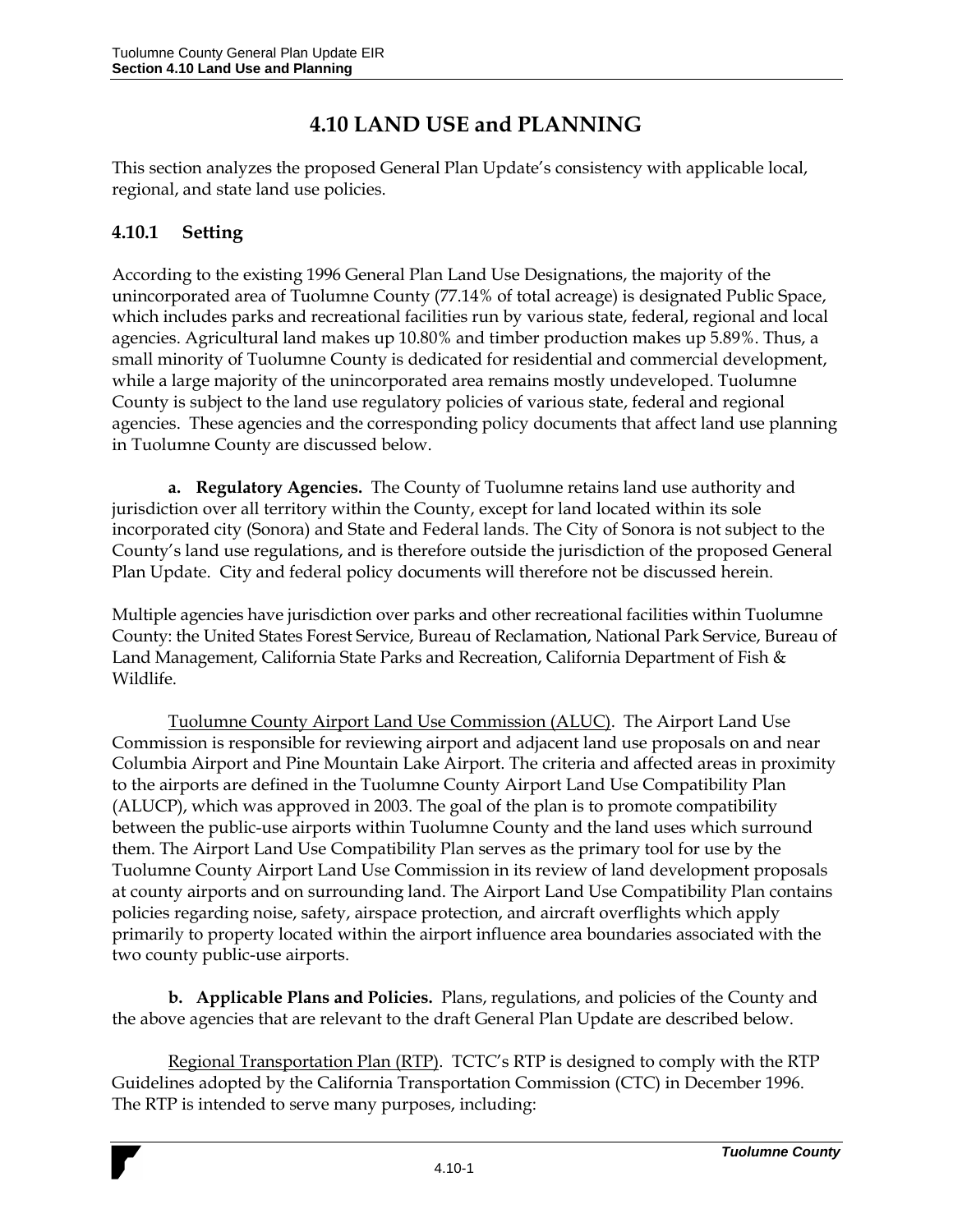- *Provide the foundation for transportation decisions by local, regional, and state officials.*
- *Document the region's mobility needs and issues.*
- *Identify and attempt to resolve regional issues and provide policy direction for local plans.*
- *Document the region's goals, policies, and objectives for meeting current and future transportation mobility needs.*
- Set forth an action plan to address transportation issues and needs consistent with Regional *and state policies.*
- *Identify transportation improvements in sufficient detail to aid in the development of the State Transportation Improvement Plan (STIP) and to be useful in making decisions related to the development and growth of the region.*
- *Identify those agencies responsible for implementing the action plans.*
- *Document the region's financial resources needed to meet mobility needs.*

Tuolumne Tomorrow Regional Blueprint - Distinctive Communities Alternative Growth Scenario. Tuolumne Tomorrow is a Regional Blueprint planning process for directing future growth and enhancing the quality of life in the County over the next few decades. Through this coordinated effort, the City of Sonora, Tuolumne County, Tuolumne County Transportation Council, and community members developed Guiding Principles for growth and development, and studied the potential effects of the likely land use development pattern and possible alternative growth scenarios on the transportation system, housing, local economy, quality of life, natural resources, and the environment. As a result of this effort, the Distinctive Communities Growth Scenario was selected and adopted by the Board of Supervisors in August 2012 as the preferred growth scenario for Tuolumne County. The Distinctive Communities Growth Scenario would encourage mixed-use and infill development within the vicinity or near existing urbanized areas, transportation networks, and public services. Tuolumne County's General Plan Update has been formulated to reflect this preferred growth scenario, which is further described in Section 2.4. In accordance with the Distinctive Communities Growth Scenario, the draft General Plan Land Use Element identifies new areas for growth and limits growth in areas that are either "saturated" with development or have limited growth potential due to the lack of adequate public services and facilities and/or are constrained by natural characteristics that do not lend themselves to development, such as steep slopes.

Tuolumne County Airport Land Use Compatibility Plan. The basic function of the Tuolumne County Airport Land Use Compatibility Plan is to promote compatibility between the airports in Tuolumne County and the land uses which surround them. As adopted by the Tuolumne County Airport Land Use Commission, the plan serves as a tool for use by the Commission in fulfilling its duty to review airport and adjacent land development proposals. Additionally, the plan sets compatibility criteria applicable to local agencies in their preparation or amendment of land use plans and ordinances to land owners in their design of new development.

The plan is primarily concerned with land uses within a roughly 2- to 3-mile vicinity of the two public-use airports in Tuolumne County: Columbia Airport and Pine Mountain Lake Airport. Certain elements of the plan, though, apply countywide to development actions which may have aviation-related compatibility implications.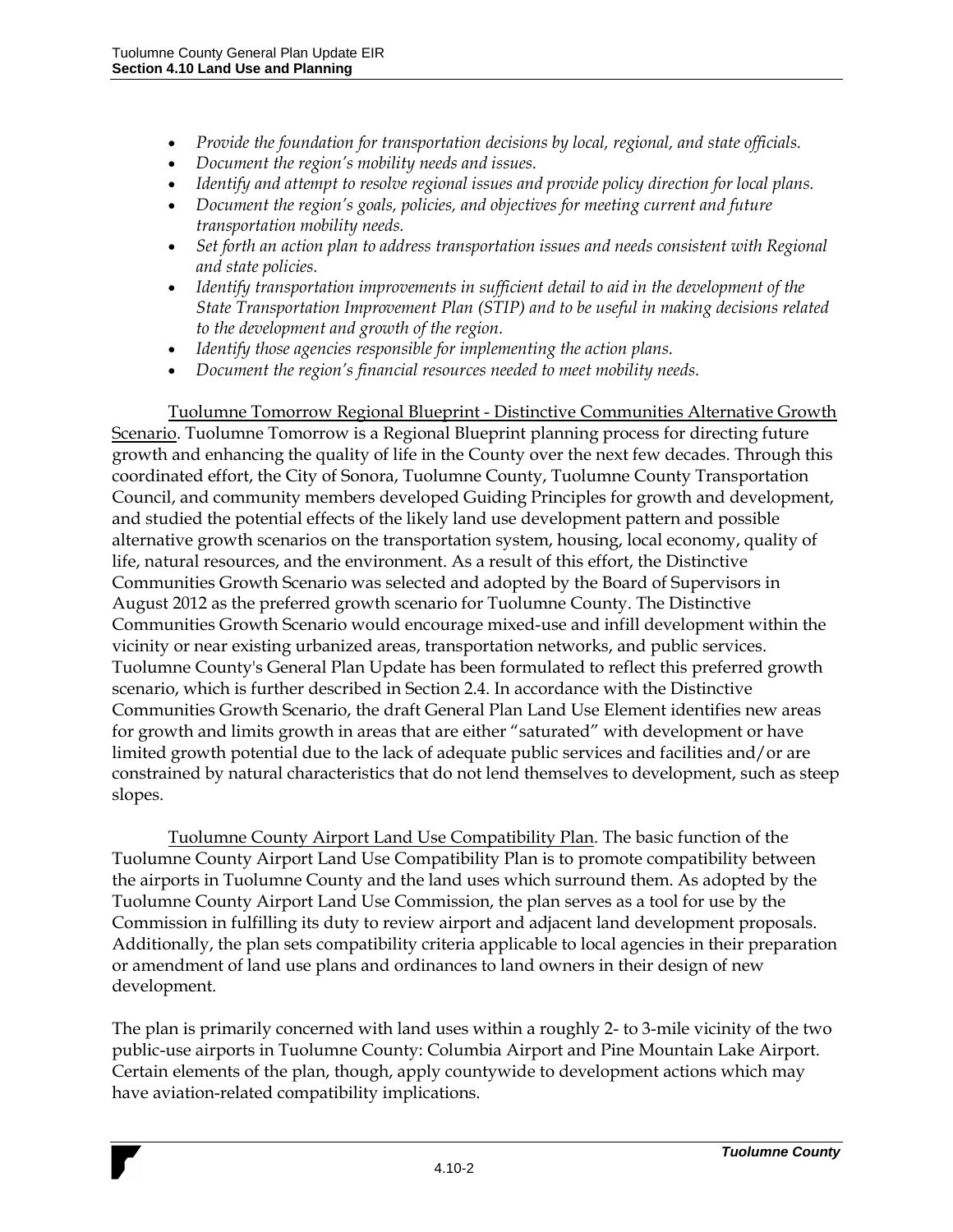### **4.10.2 Impact Analysis**

**a. Methodology and Significance Thresholds.** The discussion of land use impacts analyzes the draft General Plan Update's consistency with applicable policies of various regional and local plans for the purposes of assessing the proposed General Plan Update's environmental impacts related to land use. An impact is considered significant if physical changes that could be facilitated by buildout of the General Plan Update would result in one or more of the following conditions, which are based upon the environmental checklist in Appendix G of the CEQA Guidelines:

- *Physically divide an established community;*
- *Conflict with any applicable land use plan, policy, or regulation of an agency with jurisdiction over the project (including, but not limited to the general plan, specific plan, local coastal program, or zoning ordinance*) adopted for the purpose of avoiding or *mitigating an environmental effect*
- *Conflict with any applicable habitat conservation plan or natural community conservation plan.*

In addition, because a Habitat Conservation Plan (HCP) is not in place in Tuolumne County, an update to the Tuolumne County General Plan would not be expected to conflict with any HCP. On July 2, 2013, the Tuolumne County Board of Supervisors established the Biological Resources Ad Hoc Committee to prepare for consideration by the Board revisions to the Biological Resources Section of the Conservation and Open Space Element of the Tuolumne County General Plan to modify Policy 4.J.2 and Implementation Program 4.J.a to eliminate the use of the Tuolumne County Wildlife Handbook and program for preparation of a Biological Resources Conservation Handbook and to modify other policies and programs to reflect decisions by the Board to mitigate impacts to biological resources from land development projects. Specific impacts to biological resources, including sensitive habitats, are discussed in Section 4.4, *Biological Resources.* 

Although the following analysis evaluates consistency with various regulatory policies, it should be noted that each individual agency (TCTC, LAFCo of Tuolumne County, and ALUC) ultimately has the discretion to determine consistency of the General Plan Update with the policies, plans, and/or programs that fall within that agency's purview.

#### **b. Project and Cumulative Impacts.**

#### **Impact LU-1 The General Plan Update would be consistent with the Tuolumne Tomorrow Regional Blueprint. Impacts would be Class III,** *less than significant***.**

The General Plan Update is intended to function as a policy document to guide land use decisions within Tuolumne County's planning area through the year 2040. As discussed above, Tuolumne County's General Plan Update has been formulated to reflect the preferred growth scenario contained in the Tuolumne Tomorrow Regional Blueprint (the Distinctive Communities Growth Scenario). Within the Distinctive Communities Alternative Growth Scenario each community contains a well-defined, cohesive, and compact community built around an appropriately-scaled urban core and community gathering places. The size of each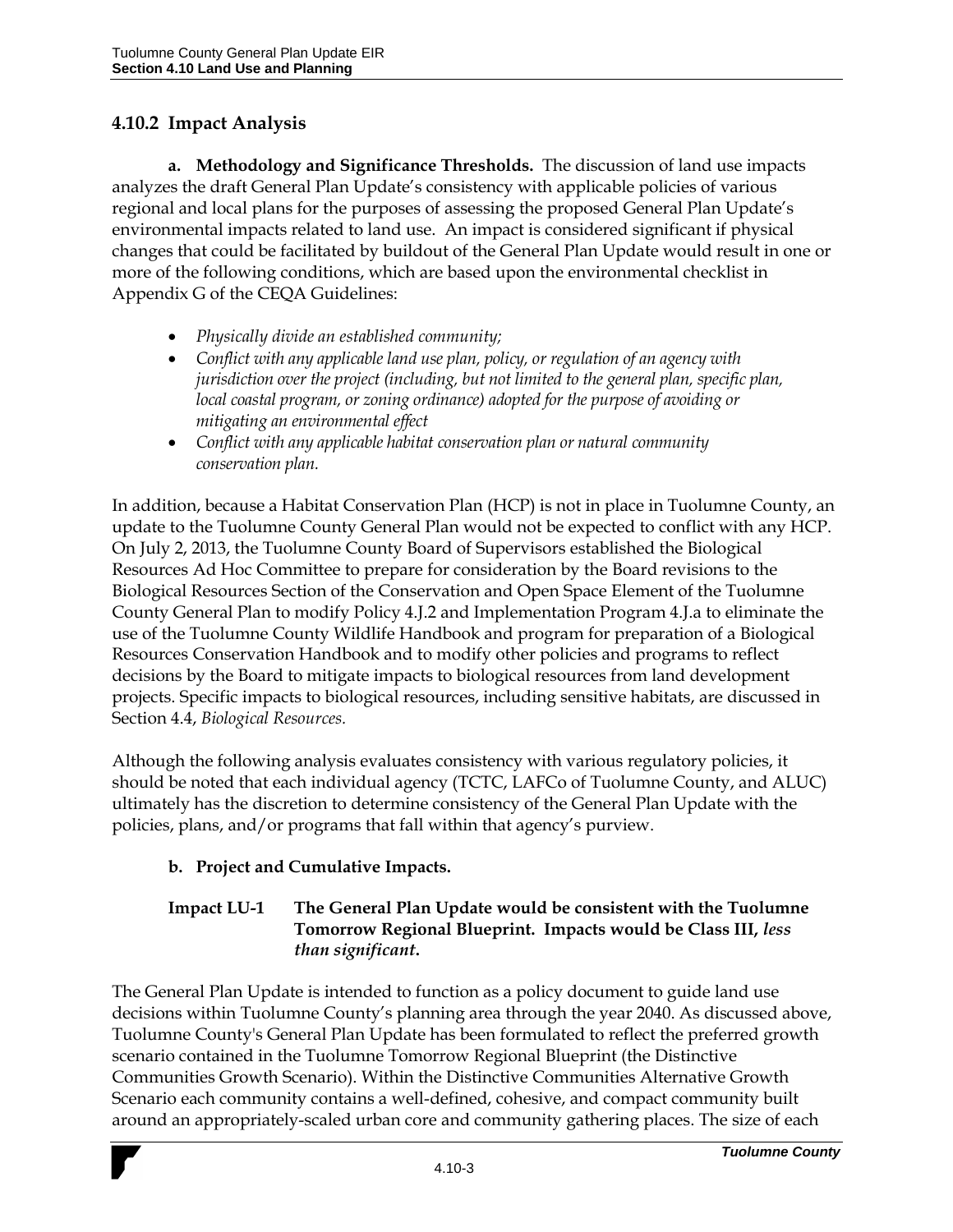community is based on a locally defined urban development boundary area as well as a defined community boundary. The existing urban development boundaries may be expanded to allow dense growth to occur near existing community nodes. Infill and mixed-use are encouraged to take advantage of existing public infrastructure and services. Residential and commercial areas become more compact within new urban development boundaries promoting mixed-use and higher density residential development to supply housing demand. With compact neighborhoods, auto dependency and new roads are reduced and transportation options are increased.

The Tuolumne County Transportation Council adopted a population projection of 63,243 residents in Tuolumne County by the year 2040 after considering the State Department of Finance Forecasts, Census population projections and past Tuolumne County Transportation Council adopted population projections. Although the General Plan Update is based upon the assumption that Tuolumne County will reach this projected population, it does not promote the growth of the County's population to that level. The philosophy of the General Plan Update is that the County will be prepared and able to accommodate projected growth, while adhering to policies that define where and how development will occur.

The chief purpose of the TCTC RTP is to demonstrate ways that transportation can complement regional goals and objectives. Therefore the TCTC RTP (to be updated in the year 2016) would also be prepared to be consistent with the overall vision of the General Plan Update and thus also the Tuolumne Tomorrow Regional Blueprint. The overall focus of the RTP is directed at developing a coordinated and balanced multi-modal transportation system. The RTP focuses on considering short-range (0-10 years) and long range (11-20 years) transportation investment and improvements for all modes, including highways, transit facilities, bicycle facilities, pedestrian facilities, railroad facilities, aviation facilities, and goods movement within a financially constrained environment. The General Plan Update's Circulation Element is intended to complement the improvements envisioned by the RTP. The environmental impacts of the General Plan Update Circulation Element are addressed throughout Section 4.0 of this EIR. Specifically, impacts relating to air quality, energy use, and noise are addressed in Sections 4.3, Air Quality, and 4.11, Noise. In addition, although overall traffic levels are likely to increase under buildout of the draft General Plan Update, the General Plan Update includes goals, policies, and objectives that would reduce likely increases in traffic. In general, infill development reduces vehicle miles traveled (VMT) and associated air pollutant emissions and traffic related noise as compared to development on sites in the periphery of metropolitan areas.

New development in accordance with the proposed General Plan Update would be subject to various General Plan Land Use Element policies and actions aimed at strengthening and balancing vehicle, bicycle, pedestrian, and transit connections in the County. With implementation of applicable General Plan Update Land Use Element goals, and policies (outlined below), future development under the General Plan Update would be consistent with the Tuolumne Tomorrow Regional Blueprint:

| Policy 1.A.4        | Promote infill and clustered patterns of development that facilitate the<br>efficient and timely provision of urban infrastructure and services.        |
|---------------------|---------------------------------------------------------------------------------------------------------------------------------------------------------|
| <i>Policy 1.A.5</i> | Establish target growth areas to serve community needs and enhance the<br>quality of life by providing for economic, housing and cultural opportunities |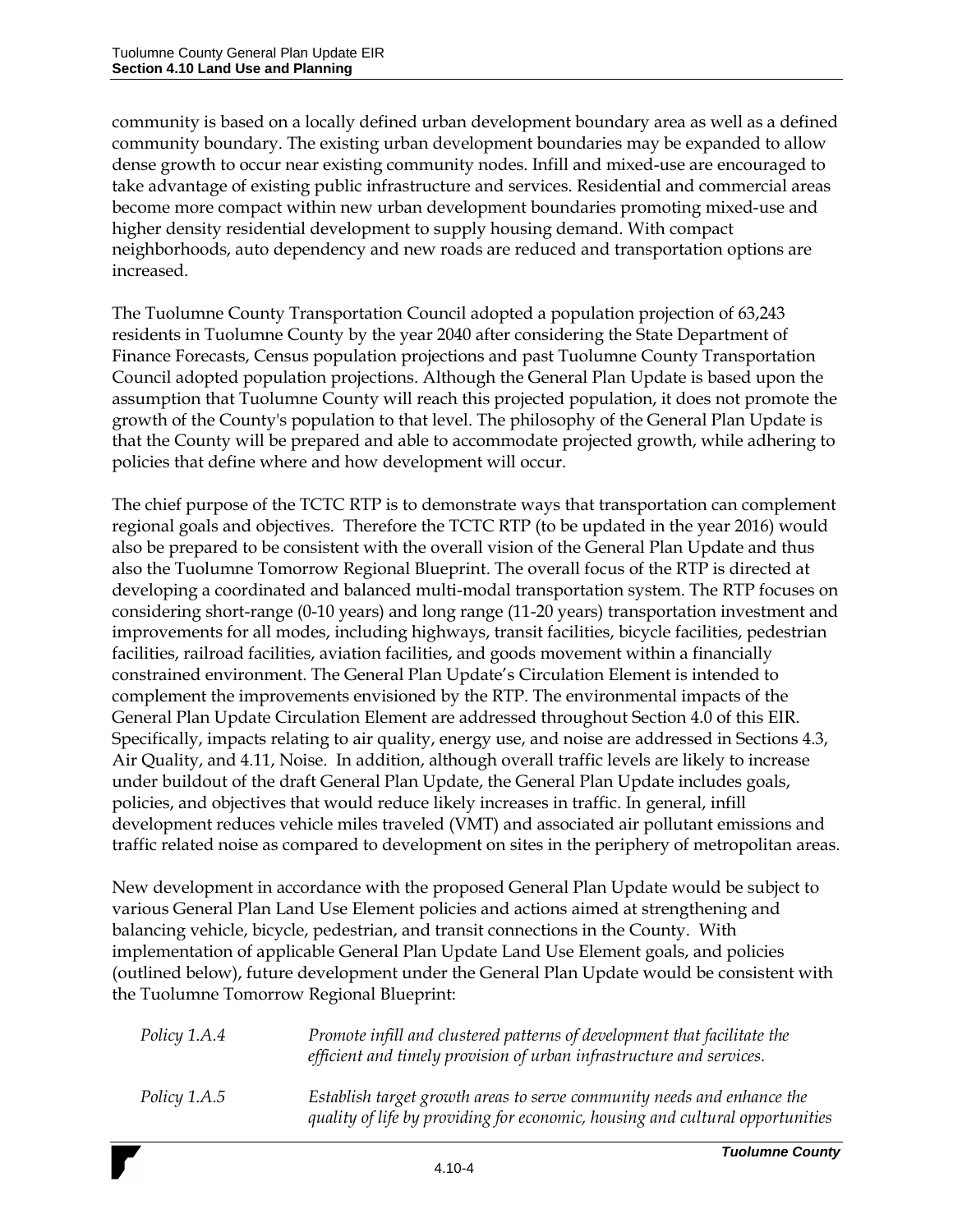|               | within existing and new defined communities. Where possible, these target<br>growth areas should be placed near transit stops, commercial centers, and<br>other services.                                                        |
|---------------|----------------------------------------------------------------------------------------------------------------------------------------------------------------------------------------------------------------------------------|
| Policy 1.A.14 | Encourage economic development and a mix of uses in unincorporated urban<br>service areas that minimize the need for nearby residents to travel greater<br>distances to access goods and services.                               |
| Policy 1.D.3  | Encourage urban residential development projects located within $\frac{1}{4}$ mile of a<br>transit stop.                                                                                                                         |
| Policy 1.D.4  | Utilize planning tools and incentives to encourage transit oriented<br>development.                                                                                                                                              |
| Policy 1.D.5  | Promote the provision of multi-modal access to activity centers such as<br>public facilities, commercial centers and corridors, employment centers,<br>transit stops, schools, parks, recreation areas, and tourist attractions. |

As shown, the primary objectives of the changes in land use policies are to promote mixed-use and infill development, orient growth areas near transit stops and stations, and to develop alternate methods of transportation. The General Plan Update provides guidance in determining the appropriate or desirable locations for this growth, thereby preventing an unnecessarily scattered pattern of development, which often results in extraordinary demands on public services, above average public service costs and unnecessary and avoidable destruction or degradation of valuable resources. Therefore, buildout under the General Plan Update could be found to be consistent with the Tuolumne Tomorrow Regional Blueprint.

Mitigation Measures. With implementation of General Plan Update policies, future development under the draft General Plan Update would be consistent with the Tuolumne Tomorrow Regional Blueprint. No mitigation is required.

Significance After Mitigation. Future development under the draft General Plan Update would be consistent with the Tuolumne Tomorrow Regional Blueprint. Impacts would be less than significant.

#### **Impact LU-2 The General Plan Update would be consistent with the Tuolumne County Airport Land Use Compatibility Plan (ALUCP). Impacts would be Class III,** *less than significant***.**

The General Plan Update would facilitate and promote development within the influence areas of the Columbia Airport and Pine Mountain Lake Airport. However, any development within the influence areas of the two airports would be subject to review and approval by the Tuolumne County Airport Land Use Commission for consistency with policies set forth by the Tuolumne County Airport Land Use Compatibility Plan. As discussed above, the ALUCP contains policies regarding noise, safety, airspace protection, and aircraft overflights which apply primarily to property located within the airport influence area boundaries associated with the two county public-use airports.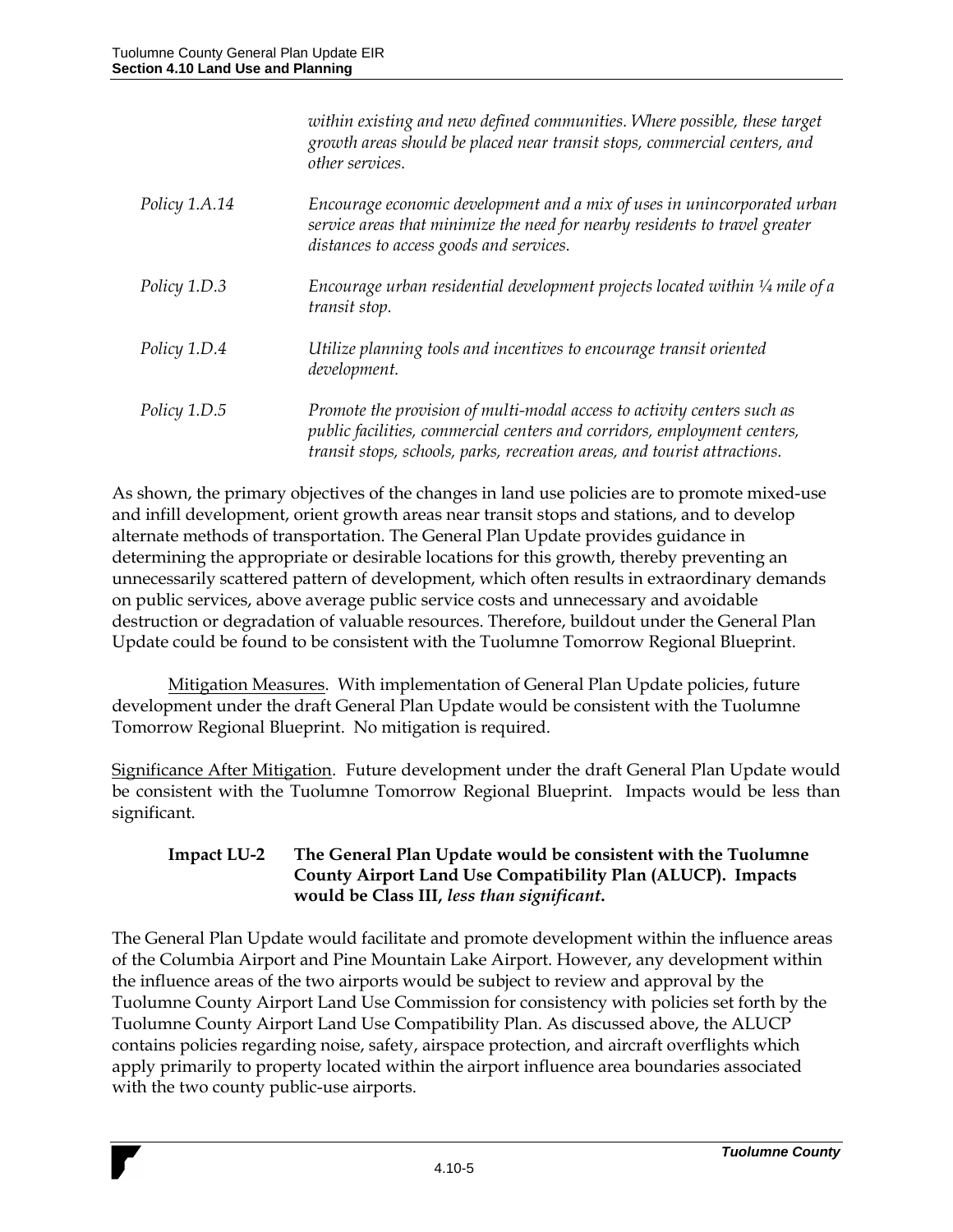Furthermore, the General Plan Update Land Use Element would include the following policies and programs that would ensure that development of land around the County's airports are consistent with the Tuolumne County ALUCP:

*Policy 1.B.2 Protect public facilities, such as the County's airports, from the infringement of incompatible land uses. Implementation Program 1.B.b Designate land around the County's airports for uses that are consistent with the Tuolumne County Airport Land Use Compatibility Plan and airport master plans.*

As shown, the primary objectives of the changes in land use policies are to promote mixed-use and infill development, orient growth areas near transit stops and stations, and to develop alternate methods of transportation. The General Plan Update provides guidance in determining the appropriate or desirable locations for this growth, thereby preventing an unnecessarily scattered pattern of development, and also preventing development located in areas where hazards may be present (such as in close proximity to an airport). Therefore, buildout under the General Plan Update could be found to be consistent with the ALUCP.

Mitigation Measures. No mitigation is required.

Significance After Mitigation. With implementation of General Plan Update policies, future development under the draft General Plan Update would not conflict with any ALUCP.

**Impact LU-3 Development under the General Plan Update would not physically divide any established communities. Instead, policies and land use changes under the General Plan Update would facilitate and direct growth and expansion of existing communities in an efficient and orderly manner. Impacts would be Class III,** *less than significant***.** 

An intention of the General Plan Update is to facilitate development under the Distinctive Communities Alternative Growth Scenario, which would promote infill and mixed-use development near existing public infrastructure and services, especially around defined communities. Development of new housing would be included as part of new infill and mixeduse development and facilitated by the following draft General Plan Land Use Element policies:

| Policy 1.A.4        | Promote infill and clustered patterns of development that facilitate the<br>efficient and timely provision of urban infrastructure and services.                                                                                                                                                                                     |
|---------------------|--------------------------------------------------------------------------------------------------------------------------------------------------------------------------------------------------------------------------------------------------------------------------------------------------------------------------------------|
| <i>Policy 1.A.5</i> | Establish target growth areas to serve community needs and enhance the<br>quality of life by providing for economic, housing and cultural opportunities<br>within existing and new defined communities. Where possible, these target<br>growth areas should be placed near transit stops, commercial centers, and<br>other services. |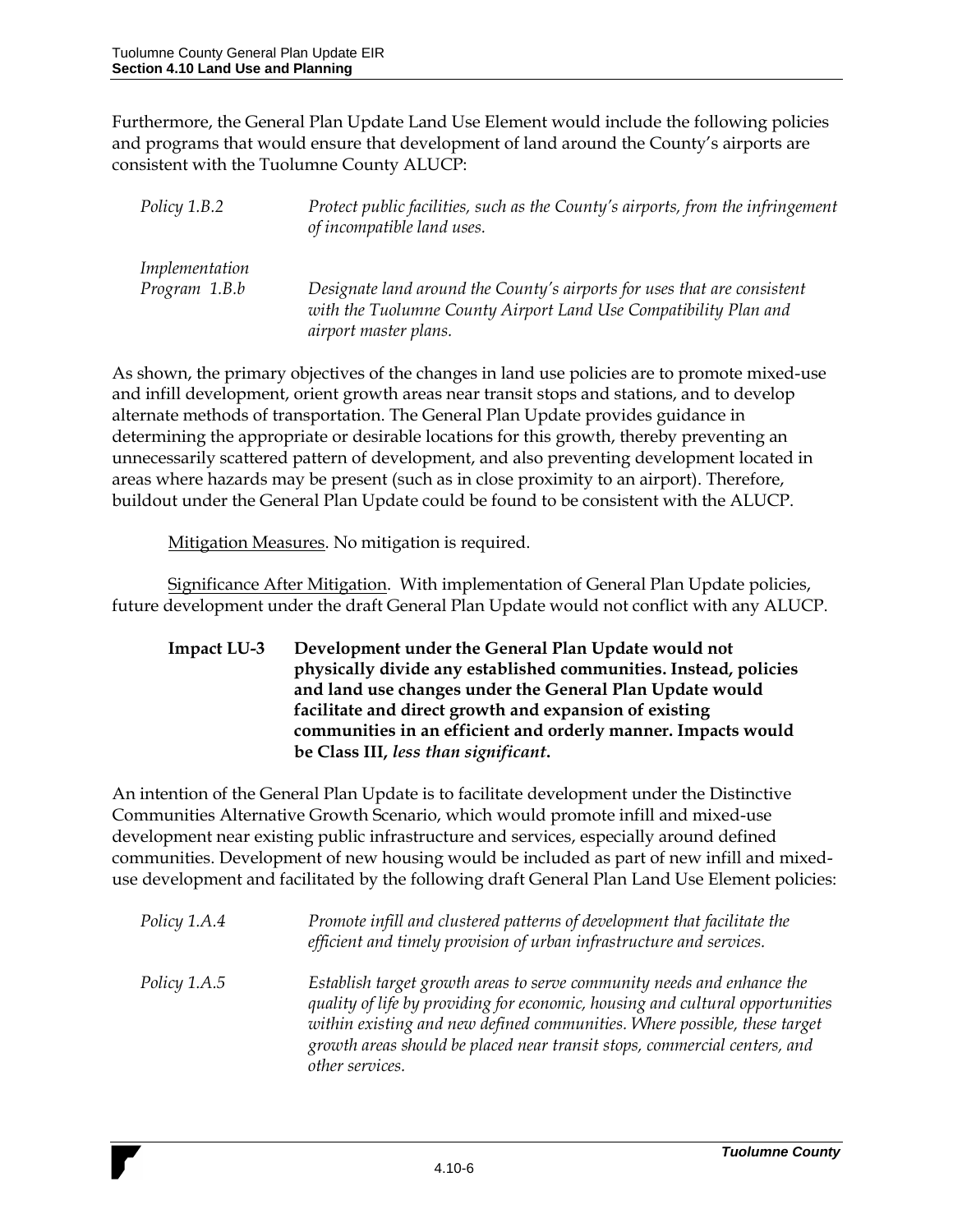*Policy 1.A.6 Encourage defined communities to be comprehensively planned and developed as well balanced, independent communities.*

Under the Distinctive Communities Alternative Growth Scenario, no changes would be made to land use designations that would reduce allowable density on any parcel. Rather, land use changes under the General Plan Update would increase the overall acreage and percentage of Low, Medium, High, Estate, and Rural Residential land use designations, while decreasing Large Lot and Homestead Residential land uses. These land use changes would allow for increased density of dwelling units to be developed where the land use changes would occur, which would generally be in existing urbanized areas or distinguished communities. Therefore, established communities would not be physical divided, but instead; growth and expansion would be facilitated and organized in an efficient manner. Impacts would less than significant.

Mitigation Measures. With implementation of General Plan Update policies, future development under the draft General Plan Update would not physically divide any established communities. No mitigation is required.

Significance After Mitigation. Future development under the draft General Plan Update would not physically divide any established communities. Impacts would be less than significant.